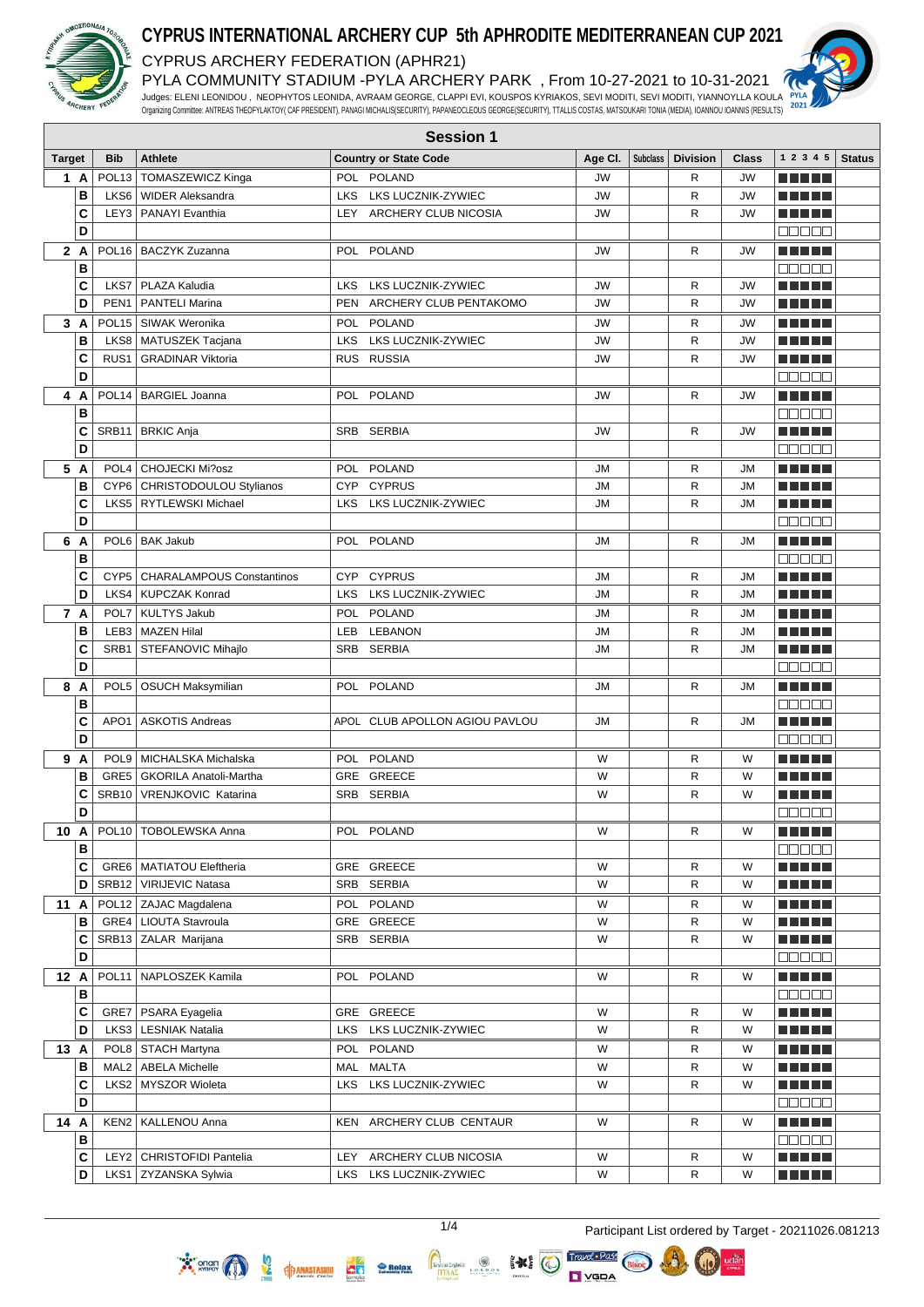

## **CYPRUS INTERNATIONAL ARCHERY CUP 5th APHRODITE MEDITERRANEAN CUP 2021**

CYPRUS ARCHERY FEDERATION (APHR21)

PYLA COMMUNITY STADIUM -PYLA ARCHERY PARK , From 10-27-2021 to 10-31-2021 Judges: ELENI LEONIDOU , NEOPHYTOS LEONIDA, AVRAAM GEORGE, CLAPPI EVI, KOUSPOS KYRIAKOS, SEVI MODITI, SEVI MODITI, YIANNOYLLA KOULA



Organizing Committee: ANTREAS THEOFYLAKTOY( CAF PRESIDENT), PANAGI MICHALIS(SECURITY), PAPANEOCLEOUS GEORGE(SECURITY), TTALLIS COSTAS, MATSOUKARI TONIA (MEDIA), IOANNOU IOANNIS (RESULTS)

|                | <b>Session 1</b><br>Continue |                  |                                      |            |                              |         |                 |                 |              |                             |               |
|----------------|------------------------------|------------------|--------------------------------------|------------|------------------------------|---------|-----------------|-----------------|--------------|-----------------------------|---------------|
| <b>Target</b>  |                              | <b>Bib</b>       | <b>Athlete</b>                       |            | <b>Country or State Code</b> | Age CI. | <b>Subclass</b> | <b>Division</b> | <b>Class</b> | 1 2 3 4 5                   | <b>Status</b> |
| 15 A           |                              | CAC <sub>2</sub> | <b>VALIANTI Poli</b>                 |            | CAC CYPRUS ARCHERY CLUB      | W       |                 | R               | W            |                             |               |
|                | B                            |                  | IDE3   MILTIADOUS Argyro             |            | IDEA A.O IDEA                | W       |                 | $\mathsf{R}$    | W            | N N D D U                   |               |
|                | C                            | IRN1             | IRN1 Irn1                            | IRN        | <b>IRAN CLUB</b>             | W       |                 | R               | W            |                             |               |
|                | D                            |                  |                                      |            |                              |         |                 |                 |              | <b>ROBBE</b>                |               |
| 16             | A                            | TAC <sub>1</sub> | HADJIEROTOKRITOU Christina           | TAC        | <b>TOXOTES ACHAIOI</b>       | W       |                 | R               | W            | <u> El Bert</u>             |               |
|                | B                            |                  |                                      |            |                              |         |                 |                 |              | 00000                       |               |
|                | C                            |                  | CYP4   PETROU Elena                  | <b>CYP</b> | <b>CYPRUS</b>                | W       |                 | R               | W            | n din bir                   |               |
|                | D                            | LIM7             | ELPIDOFOROU Giota                    | LEM        | LIMASSOL ARCHERY CLUB        | W       |                 | $\mathsf{R}$    | W            | n di Titolo                 |               |
| 17 A           |                              |                  | SRB14 SVILANOVIC Dragan              |            | SRB SERBIA                   | М       |                 | R               | M            | n din se                    |               |
|                | B                            | GRE1             | KARAGEORGIOU Alexandros              |            | GRE GREECE                   | М       |                 | R               | M            | n di Tin                    |               |
|                | C                            | AAA1             | <b>KYRIACOU Giorgos</b>              |            | AAA AAA CLUB                 | M       |                 | R               | M            | TI NI TITL                  |               |
|                | D                            |                  |                                      |            |                              |         |                 |                 |              | $\Box\Box\Box\Box\Box$      |               |
| 18             | A                            |                  | SRB4   REDZA Djordje                 |            | SRB SERBIA                   | м       |                 | R               | м            | <u>man ma</u>               |               |
|                | B                            |                  |                                      |            |                              |         |                 |                 |              | 00000                       |               |
|                | C                            |                  | GRE3   KEFALAS loustian              |            | GRE GREECE                   | М       |                 | R               | M            | <u> El Berto de la </u>     |               |
|                | D                            | AAA2             | <b>CHRISTOFIDES Michalis</b>         |            | AAA AAA CLUB                 | M       |                 | $\mathsf{R}$    | M            | ma matsa                    |               |
| 19             | A                            |                  | SRB3 STEFANOVIC Nikola               |            | SRB SERBIA                   | М       |                 | R               | M            | TI NI TITL                  |               |
|                | B                            |                  | GRE2   YANTSIOS Constantine          |            | GRE GREECE                   | M       |                 | R               | M            | Tin Tin                     |               |
|                | C                            | AAA3             | <b>CHRISTODOULIDES Chalarampos</b>   |            | AAA AAA CLUB                 | М       |                 | $\mathsf{R}$    | M            | TI FILM                     |               |
|                | D                            |                  |                                      |            |                              |         |                 |                 |              | ana an                      |               |
| 20             | A                            | SRB <sub>2</sub> | VELIMIROVIC Jovica                   |            | SRB SERBIA                   | м       |                 | R               | M            | <u> El Berto de la </u>     |               |
|                | B                            |                  |                                      |            |                              |         |                 |                 |              | a a a a a                   |               |
|                | C                            |                  | ISR1   HILTON Guy                    | <b>ISR</b> | <b>ISRAEL</b>                | м       |                 | R               | M            | an bin birni                |               |
|                | D                            |                  | CYP3   LOIZOU Constantinos           | CYP        | <b>CYPRUS</b>                | M       |                 | $\mathsf{R}$    | M            | MA MARIT                    |               |
| $21 \text{ A}$ |                              |                  | POL1   KASPROWSKI Oskar              |            | POL POLAND                   | М       |                 | R               | М            |                             |               |
|                | B                            |                  | MAL3   RISHABH Priyadarshi           |            | MAL MALTA                    | М       |                 | $\mathsf{R}$    | M            | n di Titolo                 |               |
|                | C                            |                  | CYP1   LEONIDA Leonidas              |            | CYP CYPRUS                   | M       |                 | $\mathsf{R}$    | M            | M HELL                      |               |
|                | D                            |                  |                                      |            |                              |         |                 |                 |              | 88888                       |               |
| 22 A           |                              |                  | POL3   STARZYCKI Piotr               |            | POL POLAND                   | M       |                 | R               | M            | a da birnin b               |               |
|                | В                            |                  |                                      |            |                              |         |                 |                 |              | 8888F                       |               |
|                | C                            |                  | LUX   SCHLESSER Charles              |            | LUX LUXEMBOURG               | M       |                 | R               | M            | E ANTIFI                    |               |
|                | D                            |                  | CYP2   EL HELALI Christos            |            | CYP CYPRUS                   | M       |                 | R               | M            | an kalendar                 |               |
| 23 A           |                              |                  | POL2   LAZOWSKI Filip                |            | POL POLAND                   | М       |                 | R               | M            | T FI FI FI                  |               |
|                | B                            |                  | PHI1   PAPAGEORGIOU Spiros           |            | PHL ARCHERY CLUB PHILOKTITIS | M       |                 | R               | M            |                             |               |
|                | C                            |                  | LIM6   CLEOVOULOU Giorgos            |            | LEM LIMASSOL ARCHERY CLUB    | М       |                 | R               | M            | TI TITLE                    |               |
|                | D                            |                  |                                      |            |                              |         |                 |                 |              | Ma da a                     |               |
| 24 A           |                              |                  | KEN3   NICOLAOU Andreas              |            | KEN ARCHERY CLUB CENTAUR     | М       |                 | R               | м            |                             |               |
|                | в                            |                  |                                      |            |                              |         |                 |                 |              | 88888                       |               |
|                | С                            |                  | PHI2   IOANNOU Kyriacos              |            | PHL ARCHERY CLUB PHILOKTITIS | М       |                 | R               | M            | E E E E E                   |               |
|                | D                            |                  | LIM4   DEMOSTHENOUS Neoklis          |            | LEM LIMASSOL ARCHERY CLUB    | М       |                 | R               | М            | <u> Literatur</u>           |               |
| 25 A           |                              |                  | <b>KEN1   CHRISTODOULOU Christos</b> |            | KEN ARCHERY CLUB CENTAUR     | м       |                 | R               | M            | ME NE S                     |               |
|                | в                            |                  | PHI4   SAVVA Andreas                 |            | PHL ARCHERY CLUB PHILOKTITIS | М       |                 | R               | M            |                             |               |
|                | C                            |                  | COS1   EL HELALI Mimis               |            | COS COSMOPOLIS CLUB          | м       |                 | R               | M            | M M M M M                   |               |
|                | D                            |                  |                                      |            |                              |         |                 |                 |              | 00000                       |               |
| 26 A           |                              |                  | TAC2   KUMAR Rajat                   | TAC.       | <b>TOXOTES ACHAIOI</b>       | м       |                 | R               | м            | MAN HIT                     |               |
|                | в                            |                  |                                      |            |                              |         |                 |                 |              | $\Box$ $\Box$ $\Box$ $\Box$ |               |
|                | C                            |                  | LEY1   CHARALAMPOUS Charis           |            | LEY ARCHERY CLUB NICOSIA     | М       |                 | R               | М            | ME DE L                     |               |
|                | D                            |                  | COS2   CHRISTODOULOU Christodoulos   |            | COS COSMOPOLIS CLUB          | М       |                 | R               | М            | ME NE S                     |               |
| 27 A           |                              |                  | TAC3   PAPAKOSTAS Michalis           |            | TAC TOXOTES ACHAIOI          | М       |                 | R               | M            | ME SE S                     |               |
|                | в                            |                  | IRN2   IRN2 Irn2                     |            | IRN IRAN CLUB                | М       |                 | R               | м            | ME SE S                     |               |
|                | C                            |                  | IDE2   ONOUFRIOU Andreas             |            | IDEA A.O IDEA                | М       |                 | R               | м            | <u> El El El E</u>          |               |
|                | D                            |                  |                                      |            |                              |         |                 |                 |              | <b>00000</b>                |               |
| 28 A           |                              |                  | BUL1   PENDOV Todor                  |            | BUL BULGARIA                 | м       |                 | R               | М            | M S S S S S                 |               |
|                | в                            |                  |                                      |            |                              |         |                 |                 |              | $\Box\Box\Box\Box\Box$      |               |
|                | C<br>D                       |                  | CAC1   LAKERIDES Savvas              |            | CAC CYPRUS ARCHERY CLUB      | М       |                 | R               | М            | a di kacamatan              |               |
|                |                              |                  |                                      |            |                              |         |                 |                 |              | 88888                       |               |

 $\fbox{\parbox{1.5cm} \begin{picture}(12,14) \put(0,0){\vector(0,1){30}} \put(15,0){\vector(0,1){30}} \put(15,0){\vector(0,1){30}} \put(15,0){\vector(0,1){30}} \put(15,0){\vector(0,1){30}} \put(15,0){\vector(0,1){30}} \put(15,0){\vector(0,1){30}} \put(15,0){\vector(0,1){30}} \put(15,0){\vector(0,1){30}} \put(15,0){\vector(0,1){30}} \put(15,0){\vector(0,1){30}} \$ 

LORDOS

 $\sum_{n=1}^{\infty}$  energy  $\binom{n}{n}$ 

**HIP ANASTASIOU** 

da.

Relax

2/4 Participant List ordered by Target - 20211026.081213

Travel . Pass

 $\Box$   $YGDA$ 

**XX (C)**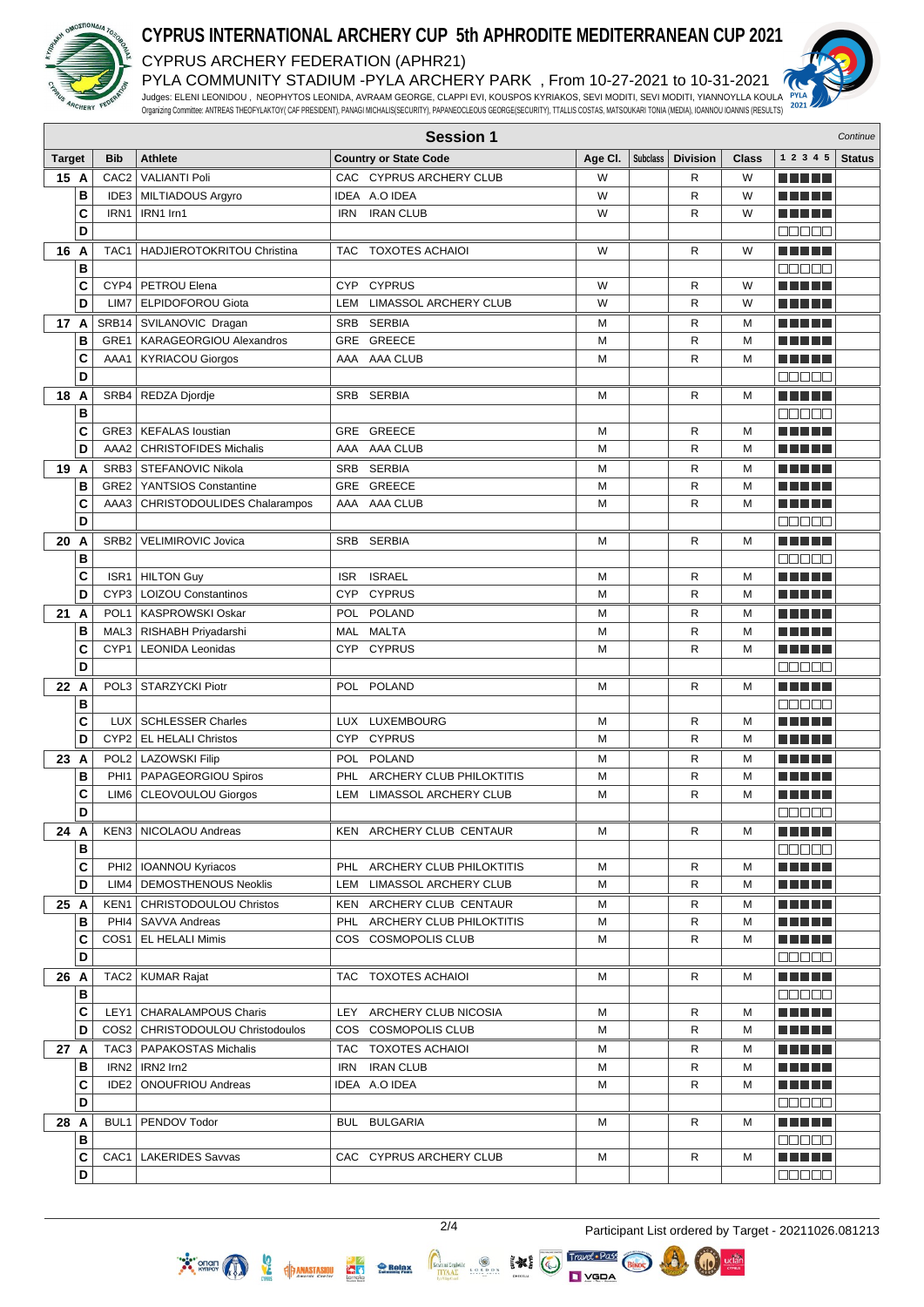

#### **CYPRUS INTERNATIONAL ARCHERY CUP 5th APHRODITE MEDITERRANEAN CUP 2021** CYPRUS ARCHERY FEDERATION (APHR21)

PYLA COMMUNITY STADIUM -PYLA ARCHERY PARK , From 10-27-2021 to 10-31-2021 Judges: ELENI LEONIDOU , NEOPHYTOS LEONIDA, AVRAAM GEORGE, CLAPPI EVI, KOUSPOS KYRIAKOS, SEVI MODITI, SEVI MODITI, YIANNOYLLA KOULA Organizing Committee: ANTREAS THEOFYLAKTOY( CAF PRESIDENT), PANAGI MICHALIS(SECURITY), PAPANEOCLEOUS GEORGE(SECURITY), TTALLIS COSTAS, MATSOUKARI TONIA (MEDIA), IOANNOU IOANNIS (RESULTS)



|               | <b>Session 1</b><br>Continue |                  |                                 |                                         |            |                 |                     |              |                            |               |
|---------------|------------------------------|------------------|---------------------------------|-----------------------------------------|------------|-----------------|---------------------|--------------|----------------------------|---------------|
| <b>Target</b> |                              | <b>Bib</b>       | <b>Athlete</b>                  | <b>Country or State Code</b>            | Age CI.    |                 | Subclass   Division | <b>Class</b> | 1 2 3 4 5                  | <b>Status</b> |
| 29 A          |                              |                  |                                 |                                         |            |                 |                     |              | ME E E E                   |               |
|               | в                            |                  | LEB1   EL RAYESS Jacques        | LEB LEBANON                             | М          |                 | R                   | M            | TA TITLE                   |               |
|               | C                            |                  | CAC4   KKOMOR Panagiotis        | CAC CYPRUS ARCHERY CLUB                 | М          |                 | R                   | M            |                            |               |
|               | D                            |                  |                                 |                                         |            |                 |                     |              | an da s                    |               |
| 30 A          |                              |                  |                                 |                                         |            |                 |                     |              |                            |               |
|               | B                            |                  |                                 |                                         |            |                 |                     |              | MUE E E<br>00000           |               |
|               |                              |                  |                                 | CAC CYPRUS ARCHERY CLUB                 |            |                 |                     |              |                            |               |
|               | C                            | CAC <sub>3</sub> | <b>LAMBROU Marios</b>           |                                         | М          |                 | R                   | M            | n n n n n                  |               |
|               | D                            |                  |                                 |                                         |            |                 |                     |              | 88888                      |               |
|               |                              |                  |                                 | <b>Session 2</b>                        |            |                 |                     |              |                            |               |
|               |                              |                  |                                 |                                         |            |                 |                     |              | 1 2 3 4 5                  |               |
| <b>Target</b> |                              | <b>Bib</b>       | <b>Athlete</b>                  | <b>Country or State Code</b>            | Age CI.    | <b>Subclass</b> | <b>Division</b>     | Class        |                            | <b>Status</b> |
|               | 1 A                          |                  | LKS12   BIDZINSKA Lucja         | <b>LKS LUCZNIK-ZYWIEC</b><br><b>LKS</b> | <b>CW</b>  |                 | R                   | <b>CW</b>    |                            |               |
|               | B                            |                  | CYP14   MICHAEL Froso           | CYP CYPRUS                              | <b>CW</b>  |                 | R                   | <b>CW</b>    | <u> El Hel</u>             |               |
|               | C                            |                  | ISR6   IFERGAN Alma             | <b>ISRAEL</b><br>ISR.                   | <b>CW</b>  |                 | R                   | <b>CW</b>    | <u> Literatur</u>          |               |
|               | D                            |                  |                                 |                                         |            |                 |                     |              | 88888                      |               |
|               | 2A                           |                  | LKS9   KLIS Karolina            | <b>LKS LUCZNIK-ZYWIEC</b><br>LKS.       | <b>CW</b>  |                 | R                   | <b>CW</b>    | <u> El El El E</u>         |               |
|               | B                            |                  |                                 |                                         |            |                 |                     |              | Maaa a                     |               |
|               | C                            |                  | CYP16   AILIOTI Anastasia       | <b>CYPRUS</b><br>CYP                    | <b>CW</b>  |                 | R                   | <b>CW</b>    |                            |               |
|               | D                            |                  | ISR5   HILTON Shelley           | <b>ISR</b><br><b>ISRAEL</b>             | <b>CW</b>  |                 | R                   | <b>CW</b>    | .                          |               |
|               | 3A                           |                  | LKS10   STRZALKA Otylia         | LKS LUCZNIK-ZYWIEC<br>LKS               | <b>CW</b>  |                 | R                   | СW           |                            |               |
|               | в                            |                  | CYP15   ARGYRIDOU Christina     | CYP CYPRUS                              | <b>CW</b>  |                 | R                   | <b>CW</b>    |                            |               |
|               | С                            |                  | ISR4   IFERGAN Shira            | ISR.<br><b>ISRAEL</b>                   | <b>CW</b>  |                 | R                   | <b>CW</b>    | <b>RICH BILLIN</b>         |               |
|               | D                            |                  |                                 |                                         |            |                 |                     |              | 88888                      |               |
|               | 4 A                          |                  | LKS11   RAKOWSKA Maja           | LKS LUCZNIK-ZYWIEC<br>LKS.              | <b>CW</b>  |                 | R                   | <b>CW</b>    | n din din                  |               |
|               | B                            |                  |                                 |                                         |            |                 |                     |              | 00000                      |               |
|               | C                            |                  | CYP13   MOTITI Christalla       | <b>CYPRUS</b><br>CYP                    | <b>CW</b>  |                 | R                   | <b>CW</b>    | a di kacamatan Ing         |               |
|               | D                            |                  | SKO6   VARELI Elisavet          | SKO S.K.O.A.A.PTH                       | <b>CW</b>  |                 | R                   | <b>CW</b>    | ma matsa                   |               |
|               |                              |                  |                                 |                                         |            |                 |                     |              |                            |               |
|               | 5 A                          |                  | GRE14   NANOU Lida              | GRE GREECE                              | <b>CW</b>  |                 | R                   | <b>CW</b>    | n na m                     |               |
|               | B                            |                  | PHI3   MAYROVOUNIOTI Kaliopi    | PHL ARCHERY CLUB PHILOKTITIS            | <b>CW</b>  |                 | R                   | <b>CW</b>    | TI TITLE                   |               |
|               | C                            | SKO4             | <b>NASOULA Maria</b>            | SKO S.K.O.A.A.PTH                       | <b>CW</b>  |                 | R                   | <b>CW</b>    | ma matsa                   |               |
|               | D                            |                  |                                 |                                         |            |                 |                     |              | anaa a                     |               |
|               | 6 A                          |                  | SRB5   PETROVIC Andjela         | SRB SERBIA                              | <b>CW</b>  |                 | R                   | <b>CW</b>    | n din bin                  |               |
|               | В                            |                  |                                 |                                         |            |                 |                     |              | 00000                      |               |
|               | C                            |                  | RUS2   ZAVADSKAIA Alena         | RUS RUSSIA                              | <b>CW</b>  |                 | R                   | <b>CW</b>    | MA HEL                     |               |
|               | D                            |                  | SKO5   GENITSARI Koralia        | SKO S.K.O.A.A.PTH                       | <b>CW</b>  |                 | R                   | <b>CW</b>    |                            |               |
|               | 7 A                          |                  | CYP9   TORNARITIS Antonis       | CYP CYPRUS                              | CМ         |                 | R                   | <b>CM</b>    | .                          |               |
|               | B                            |                  | SKO2 KALITSIS Alexandros        | SKO S.K.O.A.A.PTH                       | ${\sf CM}$ |                 | R                   | ${\sf CM}$   | <u> DE BER</u>             |               |
|               | C                            |                  | BUL2   NETSOV Angel             | BUL BULGARIA                            | СM         |                 | R                   | <b>CM</b>    | n din din                  |               |
|               | D                            |                  |                                 |                                         |            |                 |                     |              | 00000                      |               |
|               | 8 A                          | CYP11            | <b>KAMPOURIS Petros</b>         | CYP CYPRUS                              | СM         |                 | R                   | <b>CM</b>    | e de la la                 |               |
|               | B                            |                  |                                 |                                         |            |                 |                     |              | <b>00000</b>               |               |
|               | C                            |                  | SKO1   NASOULAS Charalampos     | SKO S.K.O.A.A.PTH                       | <b>CM</b>  |                 | R                   | <b>CM</b>    | e e e e e                  |               |
|               | D                            |                  | BUL3   TODOROV Blagoy           | <b>BULGARIA</b><br>BUL                  | <b>CM</b>  |                 | R                   | <b>CM</b>    | <b>REBEL</b>               |               |
|               | 9 A                          |                  | CYP10   ACHILEOS Kyprianos      | CYP CYPRUS                              | <b>CM</b>  |                 | R                   | <b>CM</b>    | e e e e e                  |               |
|               | B                            |                  | SKO3   KALITSIS Dimitrios       | SKO S.K.O.A.A.PTH                       | <b>CM</b>  |                 | R                   | <b>CM</b>    | e de la la                 |               |
|               | C                            |                  | ISR3 MOR Oran                   | ISR ISRAEL                              | <b>CM</b>  |                 | R                   | <b>CM</b>    | <b>REBEL</b>               |               |
|               | D                            |                  |                                 |                                         |            |                 |                     |              | 00000                      |               |
|               |                              |                  |                                 |                                         |            |                 |                     |              |                            |               |
| 10 A          |                              |                  | CYP7 COSTANTINOU Aggelos        | CYP CYPRUS                              | <b>CM</b>  |                 | R                   | <b>CM</b>    | <u> DE BER</u>             |               |
|               | В                            |                  |                                 |                                         |            |                 |                     |              | $\Box \Box \Box \Box \Box$ |               |
|               | C                            |                  | LIM5   STYLIANOY Christodoulos  | LEM LIMASSOL ARCHERY CLUB               | <b>CM</b>  |                 | R                   | <b>CM</b>    | e de la la                 |               |
|               | D                            |                  | ISR2 DROR Roy                   | ISR ISRAEL                              | <b>CM</b>  |                 | R                   | <b>CM</b>    | <b>REBEL</b>               |               |
| 11 A          |                              |                  | CYP8   PAVLOU Constantinos      | CYP CYPRUS                              | <b>CM</b>  |                 | R                   | <b>CM</b>    | a da da                    |               |
|               | B                            |                  | KEN4   PAPANEOCLEOUS Charitonas | KEN ARCHERY CLUB CENTAUR                | <b>CM</b>  |                 | R                   | <b>CM</b>    | <u> DE BER</u>             |               |
|               | C                            |                  | GRE13   CHRISTOPOULOS Antonios  | GRE GREECE                              | <b>CM</b>  |                 | R                   | <b>CM</b>    | <b>REBEL</b>               |               |
|               | D                            |                  |                                 |                                         |            |                 |                     |              |                            |               |

Relax

 $\sum_{n=1}^{\infty}$  onen  $\bigcap$ 

**O**<br>**EXECUTE OF A PARAGEMENT** 

 $\fbox{\parbox{1.5cm} \begin{picture}(120,140)(-0,0){\vector(1,0){100}} \put(0,0){\vector(1,0){100}} \put(0,0){\vector(1,0){100}} \put(0,0){\vector(1,0){100}} \put(0,0){\vector(1,0){100}} \put(0,0){\vector(1,0){100}} \put(0,0){\vector(1,0){100}} \put(0,0){\vector(1,0){100}} \put(0,0){\vector(1,0){100}} \put(0,0){\vector(1,0){100}} \put(0,0){\vector(1,0){100}}$ 

Travel · Pass

 $\Box$   $YGDA$ 

 $\left( \begin{matrix} 1 & 0 \\ 0 & 1 \end{matrix} \right)$